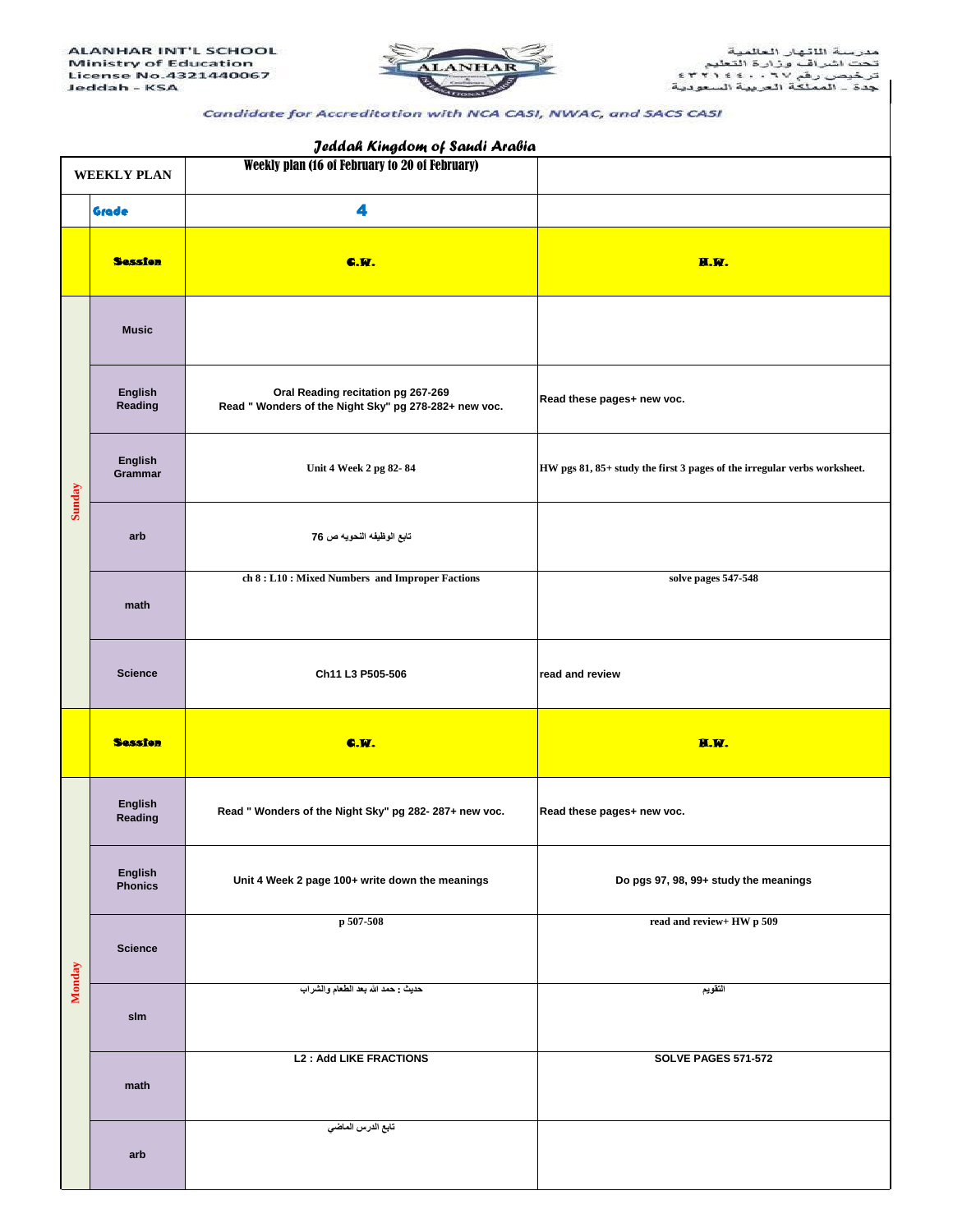|           | <b>Session</b>         | <b>C.W.</b>                                                                                                            | H.W.                                                                                                                  |
|-----------|------------------------|------------------------------------------------------------------------------------------------------------------------|-----------------------------------------------------------------------------------------------------------------------|
|           | science                | correction of the HW p 509 + p 524 questions 1-2-4-5-7-8-9                                                             | HW P 525A questions: 2-3-4-5 and P 525B questions:: 6-7                                                               |
|           | <b>Frc</b>             | Do pgs 32 33                                                                                                           | Write the second part from pg 32 in your french copy book                                                             |
|           | arb                    | المفعول لاالمطلق ص 83                                                                                                  |                                                                                                                       |
|           | math                   | L4: subtract like fraction                                                                                             | solve pages 583-584                                                                                                   |
|           | <b>English Phonics</b> |                                                                                                                        | Review the Grammar revision of the exam on the Grammar<br>copybook<br>Do Phonics book pg 101, 102+ study the meanings |
|           | slm                    | توحيد : اثر اليمان باسماء الله وصفاته                                                                                  | التقويم                                                                                                               |
|           | <b>Session</b>         | <b>C.W.</b>                                                                                                            | H.W.                                                                                                                  |
| Wednesday | math                   | L6: Add Mixed numbers                                                                                                  | solve pages 597 -598                                                                                                  |
|           | comp                   | cutting and moving a folder                                                                                            |                                                                                                                       |
|           | GH                     | شبه الجزيره العربية من صـ 36 الى صـ 39                                                                                 |                                                                                                                       |
|           | slm                    | فقه : اركان الصلاة                                                                                                     |                                                                                                                       |
|           | <b>Social Studies</b>  | There will be an oral evaluation at unit 4, student's book, pages 63-<br>79+ glossary pg 80, 81.<br>It will be graded. |                                                                                                                       |
|           | English<br>Practice    | Do pages 133-135                                                                                                       | Read pg 143, 144                                                                                                      |